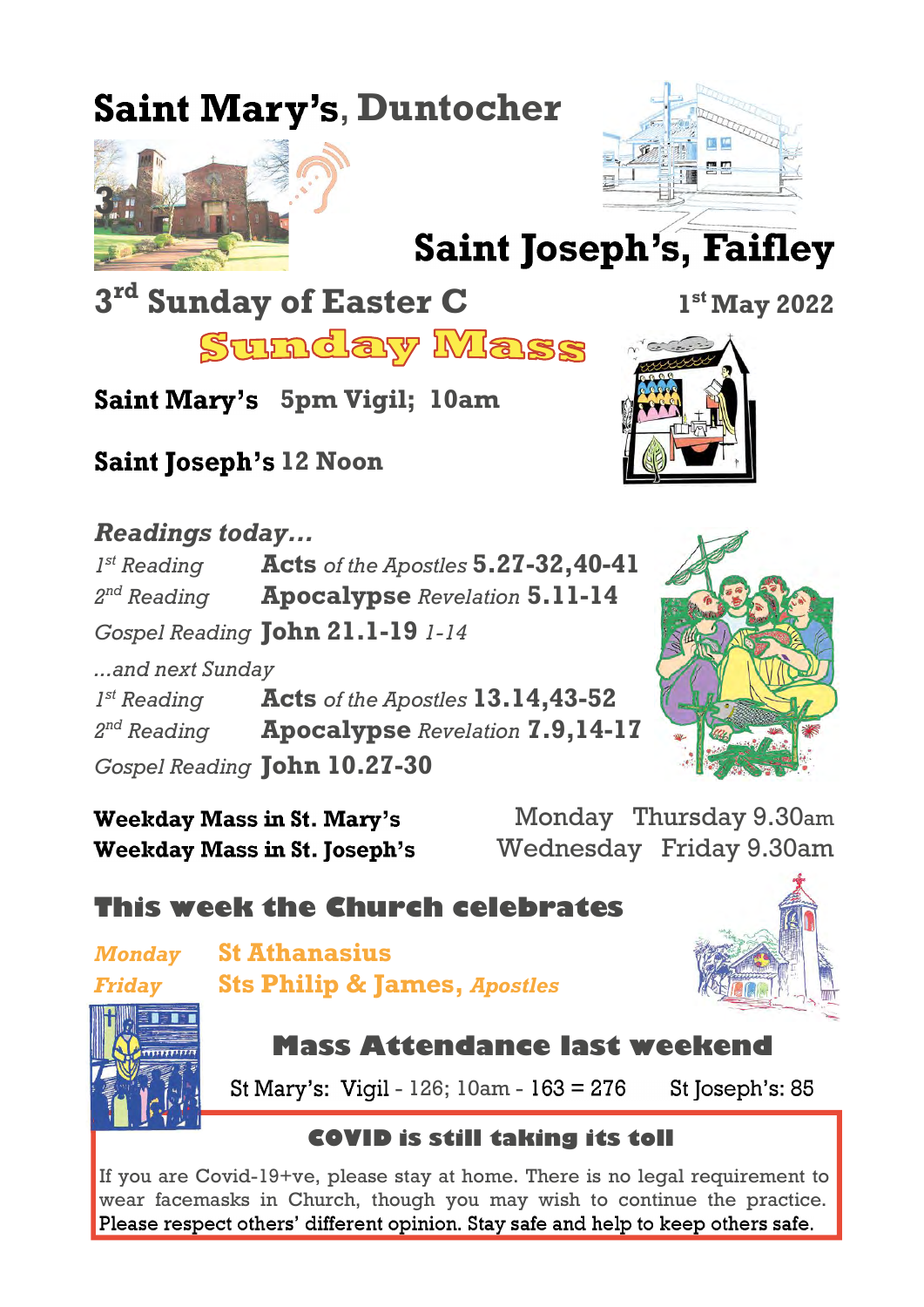#### First Communion Day

for children of Primary 4 from St. Joseph's on Saturday. Please remember them and their families in your prayers.



## St. Joseph's Trip to Iona

There will be a meeting in St. Joseph's Hall this Monday at 7pm to confirm the arrangements and timetable for the pilgrimage.

## SCIAF BOXES

Please return all SCIAF boxes TODAY so that all monies can be forwarded to them.

#### Pope Francis on Twitter said

A Christianity that seeks the Lord among the ruins of the past and encloses him in the tomb of habit is a Christianity without Easter.

## The Social Action Group

are looking for your support for the charity, "Let the Children Live." (Colombia). The leaflet in your Bulletin and Poster on the Board gives more information.



## Foster with Stepdown - Join our strong team

Young People aged 11-21 need your support. If you can care for a young person, join our Foster Carers team. We will support you with full training and generous allowances. Visit www.stepdown.org.uk or <sup>28</sup> Alastair MacColl 07872 377180 or Alastair.MacColl@stepdown.org.uk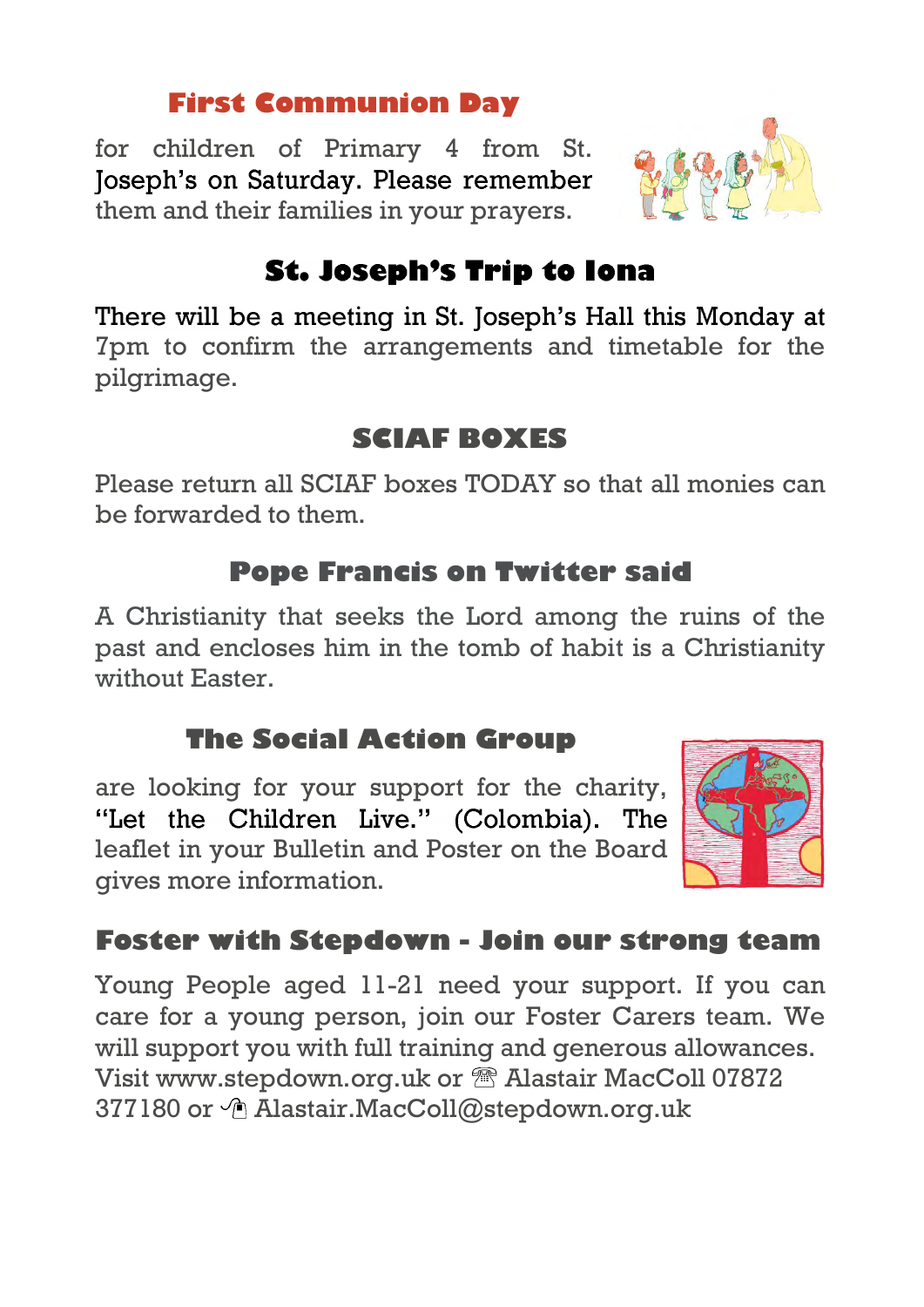#### Thank You

*for your ongoing*  support...



*Donations & intentions through the door need a note to tell us what they are for.* 

| <b>£ The Bottom Line £</b>                                                                                                                                                                                                                                                                                     |                                                                                                                           |                            |      |              |
|----------------------------------------------------------------------------------------------------------------------------------------------------------------------------------------------------------------------------------------------------------------------------------------------------------------|---------------------------------------------------------------------------------------------------------------------------|----------------------------|------|--------------|
| Thank you for your generosity                                                                                                                                                                                                                                                                                  |                                                                                                                           |                            |      |              |
| <b>St Mary</b>                                                                                                                                                                                                                                                                                                 | <b>Gift Aid</b>                                                                                                           | <b>Collection</b> Lent Alm |      | <b>Total</b> |
| <b>lst</b>                                                                                                                                                                                                                                                                                                     | £10                                                                                                                       | £833                       | £0   | £893         |
| $2nd*$                                                                                                                                                                                                                                                                                                         | £0                                                                                                                        | £0                         | £495 | £495         |
| <b>St Joseph</b>                                                                                                                                                                                                                                                                                               | £0                                                                                                                        | £282                       | £134 | \$0\$        |
| To support us and reduce cash handling by our volunteers, you can<br>pay through your bank to:<br>Royal Bank of Scotland Sort Code for all   831710<br><b>St Mary's Parish</b><br>Account 00253583<br><b>St Mary's Building Fund (2<sup>nd</sup> Collection)</b> Account 00254571<br><b>Second Collections</b> |                                                                                                                           |                            |      |              |
| <b>Today</b><br>$8^{\rm th}$ May<br>$15^{th}$ May                                                                                                                                                                                                                                                              | <b>Assisted Parishes</b><br>Ecclesiastical Students (Vocations Sunday)<br><b>Annual Mission Appeal – Salesian Sisters</b> |                            |      |              |

29th May Communications

#### Administrative Assistant SVdP Society Re-advertisement: previous applicants need not apply

If you have excellent IT, organisational and communication skills, we would love to hear from you. Experience of working in a small office is useful but not essential. You will be responsible for responding to enquiries, maintaining financial and administrative office records, and servicing the priorities of SSVP Scotland. Applicants must be able to work flexibly under pressure and on your own initiative, work effectively both independently and in a team, and be committed to the values and ethos of SSVP. Salary 20-hour per week £12,698 to £13,711. For further information please see www.ssvpscotland.com To apply e-mail your CV to officemanager@ssvpscotland.com Closing date Sunday 8<sup>th</sup> May Interviews will be held on Thursday 19t<sup>h</sup> May